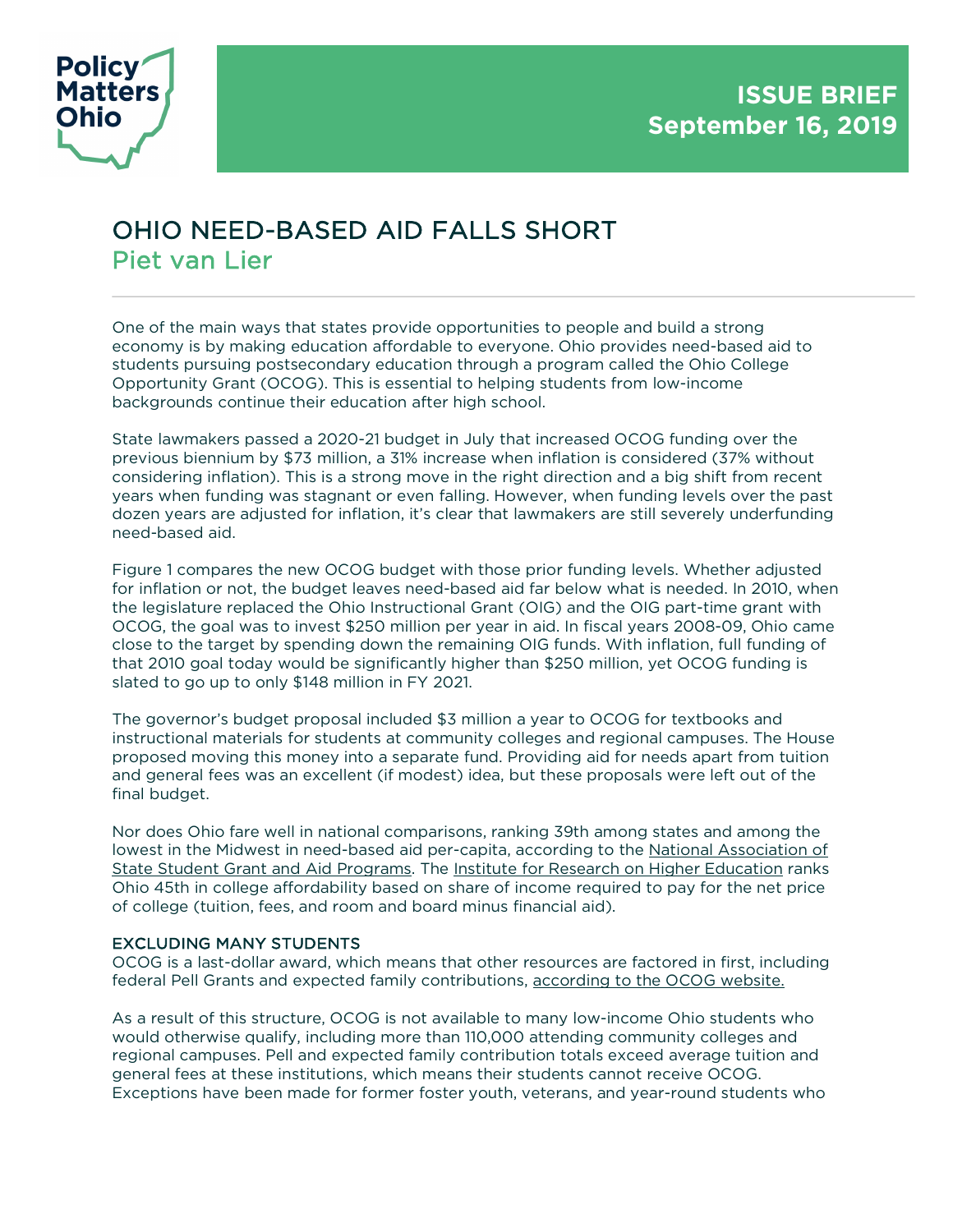

have exhausted their Pell grants, but many other students also struggle to meet expenses and stay in school.

Source: Legislative Service Commission budget bills as enacted, final appropriations except for 2020-2021, which are projected appropriations, adjusted using 2018 dollars. FY 2006 to 2009 include Ohio Instructional Grant, which has since been replaced by Ohio College Opportunity Grant.

Because of their lower tuition and general fees, OCOG also excludes students at Central State University, Ohio's only public historically black university (HBCU). The maximum grant available for continuing Central State students for the 2019-20 school year is \$276 – significantly less than the \$2,000 available to other public main campus university students. Students in Central State's first tuition guarantee cohort are eligible for \$532 from OCOG. The guarantee, which sets fixed rates for tuition and general fees for a cohort of students over a four-year period, was mandated by the state for all of Ohio's public colleges and universities in this year's budget.

To better serve low-income Ohio students, state policy should account for the actual cost of college attendance. Rather than defining the cost of attendance as tuition and general fees only, as Ohio does, colleges and the federal government include tuition, books, transportation, and basic living expenses such as housing, food, toiletries, and other education expenses.

While policymakers deny OCOG to Ohio students attending lower-cost schools, including community colleges and regional campuses, and restrict awards at Central State, students attending for-profit schools receive maximum awards of \$1,300 – in fiscal year 2018, the state sent \$3.4 million to for-profit colleges. In essence, this use of OCOG encourages students to attend for-profit institutions, even though many for-profits have poor outcomes and engage in predatory practices that leave students with nothing to show for their studies. Students attending private nonprofit colleges and religious schools are currently eligible for amounts ranging from \$544 to \$3,500.